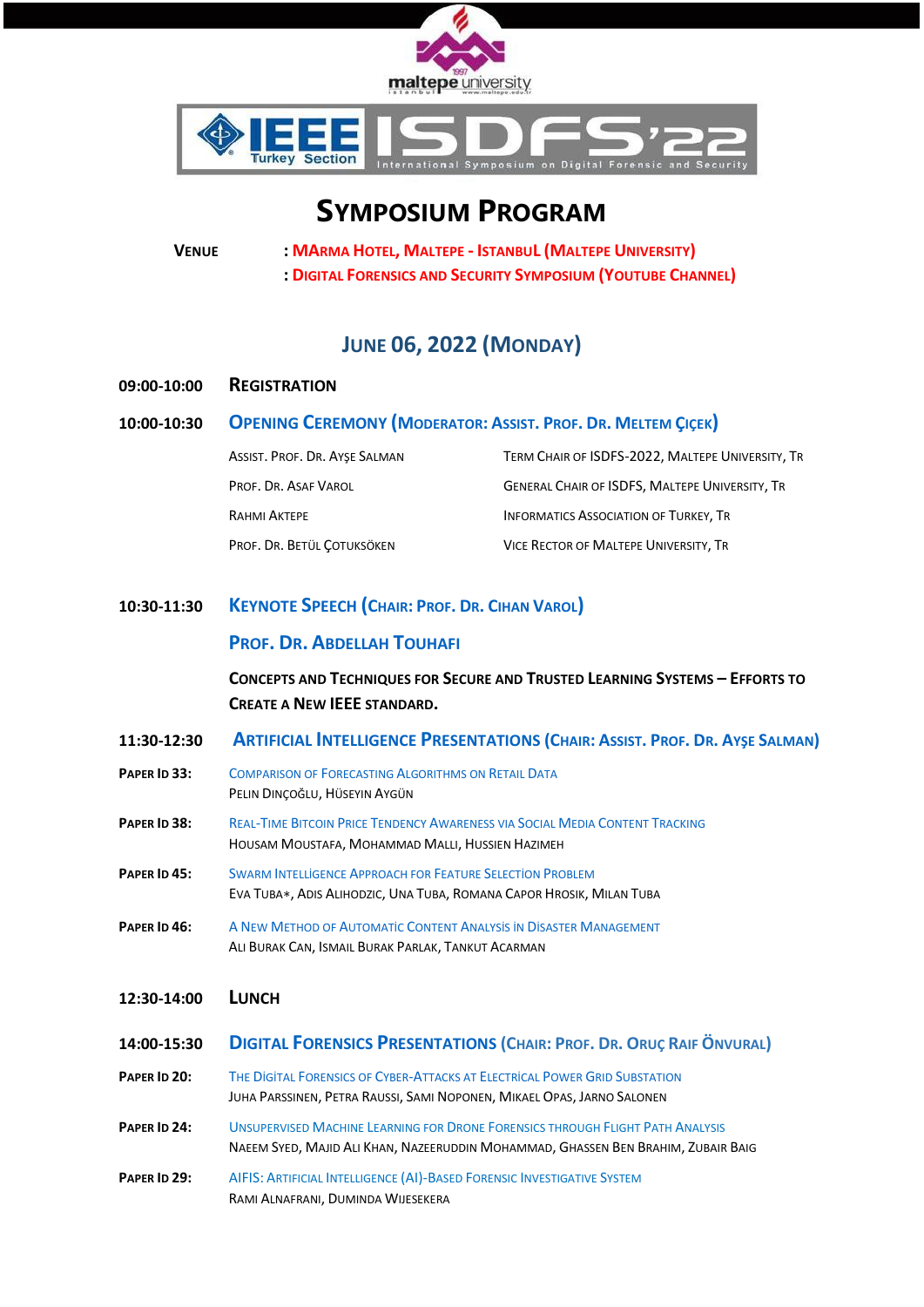| PAPER ID 31: | AN AUTOMATED FRAMEWORK FOR GENERATING ATTACK GRAPHS USING KNOWN SECURITY THREATS<br>RAMI ALNAFRANI, DUMINDA WIJESEKERA                                                                             |
|--------------|----------------------------------------------------------------------------------------------------------------------------------------------------------------------------------------------------|
| PAPER ID 44: | ON THE DIGITAL FORENSICS OF SOCIAL NETWORKING WEB-BASED APPLICATIONS<br>BASHEER AL-DUWAIRI, AHMED S. SHATNAWI, HALA JARADAT, AFNAN AL-MUSA, HAMZAH AL-AWADAT                                       |
| PAPER ID 60: | A DEEP LEARNING BASED FAST FACE DETECTION AND RECOGNITION ALGORITHM FOR FORENSIC ANALYSIS<br>SERKAN KARAKUŞ, MUSTAFA KAYA, SEDA ARSLAN TUNCER, M. TAHA BAHSI, MERVE AÇIKOGLU                       |
| 15:30-16:00  | <b>COFFEE BREAK</b>                                                                                                                                                                                |
| 16:00-18:00  | <b>CYBER SECURITY PRESENTATIONS (CHAIR: PROF. DR. ENSAR GÜL)</b>                                                                                                                                   |
|              | <b>ISTANBUL HALL</b>                                                                                                                                                                               |
| PAPER ID 05: | <b>MACHINE LEARNING-BASED SECURITY SOLUTIONS FOR CRITICAL CYBER-PHYSICAL SYSTEMS</b><br>ASAD RAZA, SHAHZAD MEMON, MUHAMMAD ALI NIZAMANI, MAHMOOD HUSSAIN SHAH                                      |
| PAPER ID 13: | <b>DETECTING ARABIC YOUTUBE SPAM USING DATA MINING TECHNIQUES</b><br>YAHYA TASHTOUSH, AREEN MAGABLEH, OMAR DARWISH, LUJAIN SMADI, OMAR ALOMARI, ANOOD<br><b>ALGHAZOO</b>                           |
| PAPER ID 18: | <b>DOTMUG: A THREAT MODEL FOR TARGET SPECIFIC APT ATTACKS-MISUSING GOOGLE TEACHABLE</b><br><b>MACHINE</b><br>P.V. SAI CHARAN, P. MOHAN ANAND, SANDEEP K SHUKLA, NAVEEN SELVAN, HRUSHIKESH CHUNDURI |
| PAPER ID 47: | <b>SERVERLESS SERVICE ARCHITECTURES AND SECURITY MINIMALS</b><br>NUNO MATEUS-COELHO, MARIA MANUELA CRUZ-CUNHA                                                                                      |
| PAPER ID 55: | AN IMPROVED ANONYMOUS IDENTIFIER<br>RAY KRESMAN, LARRY DUNNING, JINGLEI LU                                                                                                                         |
| PAPER ID 59: | <b>OUTLIER DETECTION TO SECURE WIRELESS SENSOR NETWORKS BASED ON IFOREST</b><br>MUHAMMAD R. AHMED, THIREIN MYO, BADAR AL BAROOMI                                                                   |
| 16:00-18:00  | <b>DIGITAL FORENSICS PRESENTATIONS (CHAIR: ASSIST. PROF. DR. VOLKAN TUNALI)</b>                                                                                                                    |
|              | REMOTE (ZOOM: https://us06web.zoom.us/j/5904834919?pwd=VHp3S0hISWpETzInV1Jydk8ydFgrdz09)                                                                                                           |
| PAPER ID 22: | <b>DIGITAL FORENSICS LAB DESIGN: A FRAMEWORK</b><br>KHUSHI GUPTA, ASHAR NEYAZ, NARASIMHA SHASHIDHAR, CIHAN VAROL                                                                                   |
| PAPER ID 23: | <b>DIGITAL FORENSICS ANALYSIS OF WINDOWS 11 SHELLBAG WITH COMPARATIVE TOOLS</b><br>ASHAR NEYAZ, NARASIMHA SHASHIDHAR, CIHAN VAROL, AMAR RASHEED                                                    |
| PAPER ID 25: | <b>DIRECTION ESTIMATION OF DRONE COLLISION USING OPTICAL FLOW FOR FORENSIC INVESTIGATION</b><br>ARDA SURYA EDITYA, TOHARI AHMAD, HUDAN STUDIAWAN                                                   |
| PAPER ID 28: | <b>COUNTERING STEGANOGRAPHIC SECURITY WITH CNN</b><br>NARENDRAPURAPU SURYA CHANDU, NARAYANAN SUBRAMANIAN                                                                                           |
| PAPER ID 39: | <b>PROGRESSIVE STANDARD OPERATING PROCEDURES FOR DARKWEB FORENSICS INVESTIGATION</b><br>INNOCENT PASCHAL MGEMBE, DAWSON LADISLAUS MSONGALELI, NAVEEN KUMAR CHAUNDHARY                              |
| PAPER ID 40: | <b>THREE-TIER DATABASE FORENSIC MODEL</b><br>DAWSON LADISLAUS MSONGALELI, INNOCENT PASCHAL MGEMBE                                                                                                  |
| PAPER ID 48: | <b>TOWARDS A FRAMEWORK FOR PREPROCESSING ANALYSIS OF ADVERSARIAL WINDOWS MALWARE</b><br>NICHOLAS SCHULTZ, ADAM DUBY                                                                                |
| PAPER ID 49: | DEVELOPMENT OF A FORENSIC TOOLKIT FOR SMALL-MEDIUM SIZE BUSINESS (SMB)<br>EDUARDO MARTINEZ, CIHAN VAROL, NARASIMHA SHASHIDHAR, VAN VUNG PHAM                                                       |
| 19:30-21:00  | <b>GALA DINNER</b>                                                                                                                                                                                 |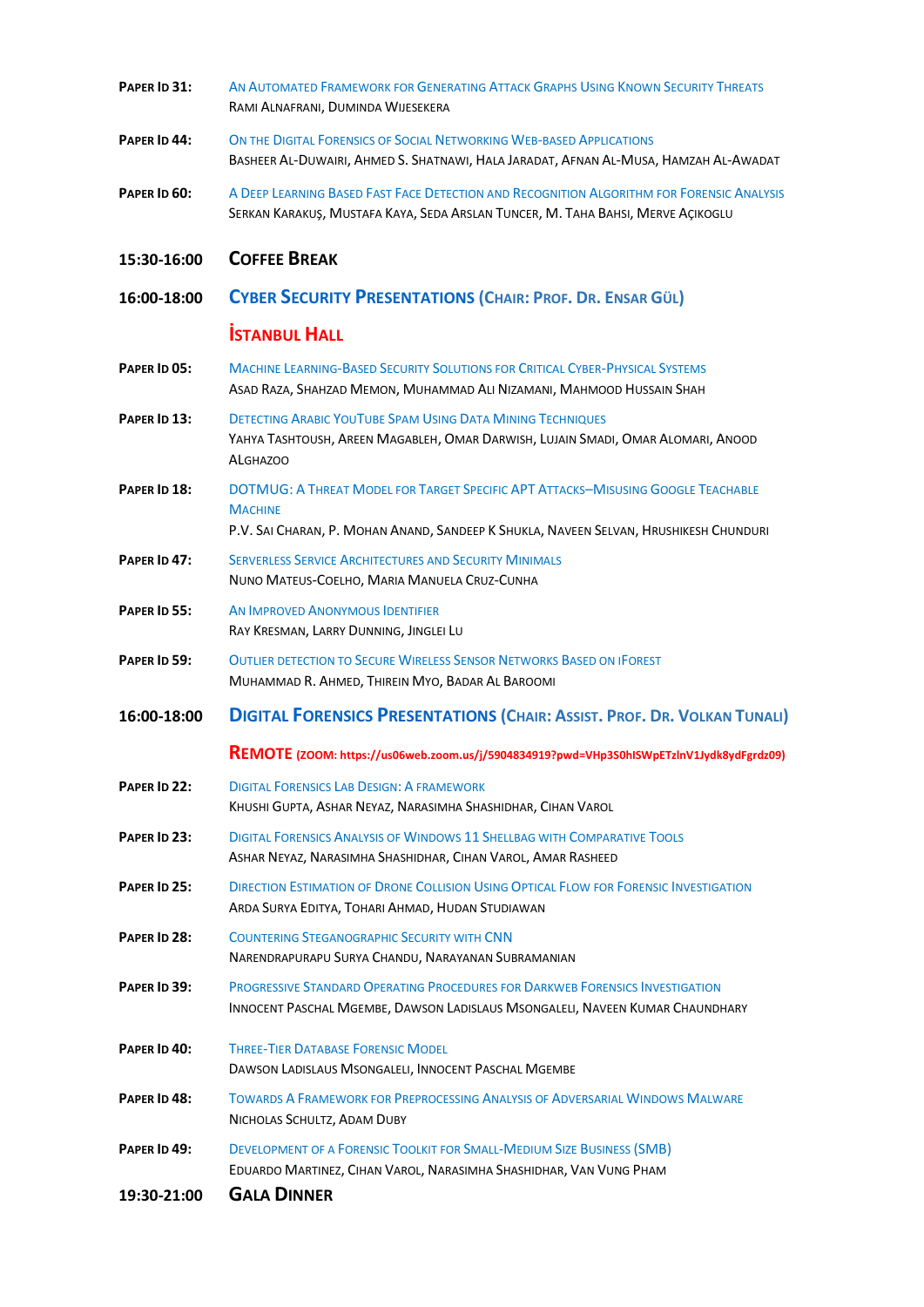## **07 JUNE 2022 TUESDAY**

| 09:30-11:00  | <b>COMPUTER SCIENCE PRESENTATIONS (CHAIR: PROF. DR. KAYHAN ERCIYES)</b>                                                                                                |
|--------------|------------------------------------------------------------------------------------------------------------------------------------------------------------------------|
| PAPER ID 10: | <b>İSTANBUL HALL</b><br><b>COMPARING INTERSERVICE COMMUNICATIONS OF MICROSERVICES FOR E-COMMERCE INDUSTRY</b><br>MUSTAFA GÖRDEŞLI, ASAF VAROL                          |
| PAPER ID 32: | A NOVEL APPROACH TO DETECT FAKE NEWS USING EXTREME GRADIENT BOOSTING<br>S SWETA REDDY, ASWATHY R K, SANTANU MANDAL, VARANASI L V S K B KASYAP                          |
| PAPER ID 53: | <b>VEHICLE FATALITY ANALYSIS BY GENDER USING PREDICTIVE ANALYTICS</b><br>MENA YOUSSEF, SERKAN VAROL, SERKAN CATMA                                                      |
| PAPER ID 56: | PERFORMANCE ANALYSIS OF DEEP APPROACHES ON AIRBNB SENTIMENT REVIEWS<br>MUHAMMAD RAHEEL RAZA, WALAYAT HUSSAIN, ASAF VAROL                                               |
| PAPER ID 70: | <b>CLASSIFICATION OF TISSUE TYPES IN HISTOLOGY IMAGES USING GRAPHIC NEURAL NETWORKS</b><br>GÖKHAN BILGIN, ESRA TEPE                                                    |
| 09:30-11:00  | <b>PRESENTATIONS (CHAIR: ASSOC. PROF. DR. MURAT KARABATAK)</b>                                                                                                         |
|              | REMOTE (ZOOM: https://us06web.zoom.us/j/5904834919?pwd=VHp3S0hISWpETzInV1Jydk8ydFgrdz09)                                                                               |
| PAPER ID 11: | <b>AUTOMATIC FORENSIC IMAGING OF A VIRTUAL USB DEVICE WITH EMULATED USER INTERACTION</b><br>MOHAMED ALJI, KHALID CHOUGDALI                                             |
| PAPER ID 41: | VERIFYING INTEGRITY OF DEEP ENSEMBLE MODELS BY LOSSLESS BLACK-BOX WATERMARKING WITH SENSITIVE<br><b>SAMPLES</b><br>LINA LIN, HANZHOU WU                                |
| PAPER ID 50: | <b>DETECTION OF NETWORK ANOMALIES WITH MACHINE LEARNING METHODS</b><br><b>IHSAN RIZA KARA, ASAF VAROL</b>                                                              |
| PAPER ID 61: | THE NECESSITY OF EMOTION RECOGNITION FROM SPEECH SIGNALS FOR NATURAL AND EFFECTIVE HUMAN-<br><b>ROBOT INTERACTION IN SOCIETY 5.0</b><br>YESIM ÜLGEN SÖNMEZ, ASAF VAROL |
| PAPER ID 62: | THE RELATIONSHIP BETWEEN TEACHER CANDIDATES' TECHNOLOGY USAGE AND ONLINE LEARNING<br><b>READINESS</b><br>SEVINÇ AY, SONGÜL KARABATAK, MURAT KARABATAK                  |
| PAPER ID 63: | THE RELATIONSHIP BETWEEN NOMOPHOBIA AND PERCEIVED SOCIALIZATION IN THE ONLINE LEARNING<br><b>ENVIRONMENT</b><br>SONGÜL KARABATAK, SEVINÇ AY, MURAT KARABATAK           |
| PAPER ID 77: | <b>ENERGY-AWARE ROUTING ARCHITECTURE FOR WIRELESS SENSOR NETWORKS</b><br>AYTUG BOYACI, HASAN HUSEYIN BALIK, FIKRET ATA                                                 |
| 11:30-12:30  | <b>KEYNOTE SPEECH (CHAIR: ASSIST. PROF. DR. SERKAN VAROL)</b>                                                                                                          |
|              | <b>ASSIST. PROF. DR. NUNO ALBERTO FERREIRA LOPES</b>                                                                                                                   |

**OVERCOMING SOCIETY CHALLENGES THROUGH THE COMBINED USE OF AI, COMPUTING POWER AND GAMES: A REVIEW OF SOME ACHIEVEMENTS ON CYBERSECURITY AND INDUSTRY CASES**

**12:30-14:00 LUNCH**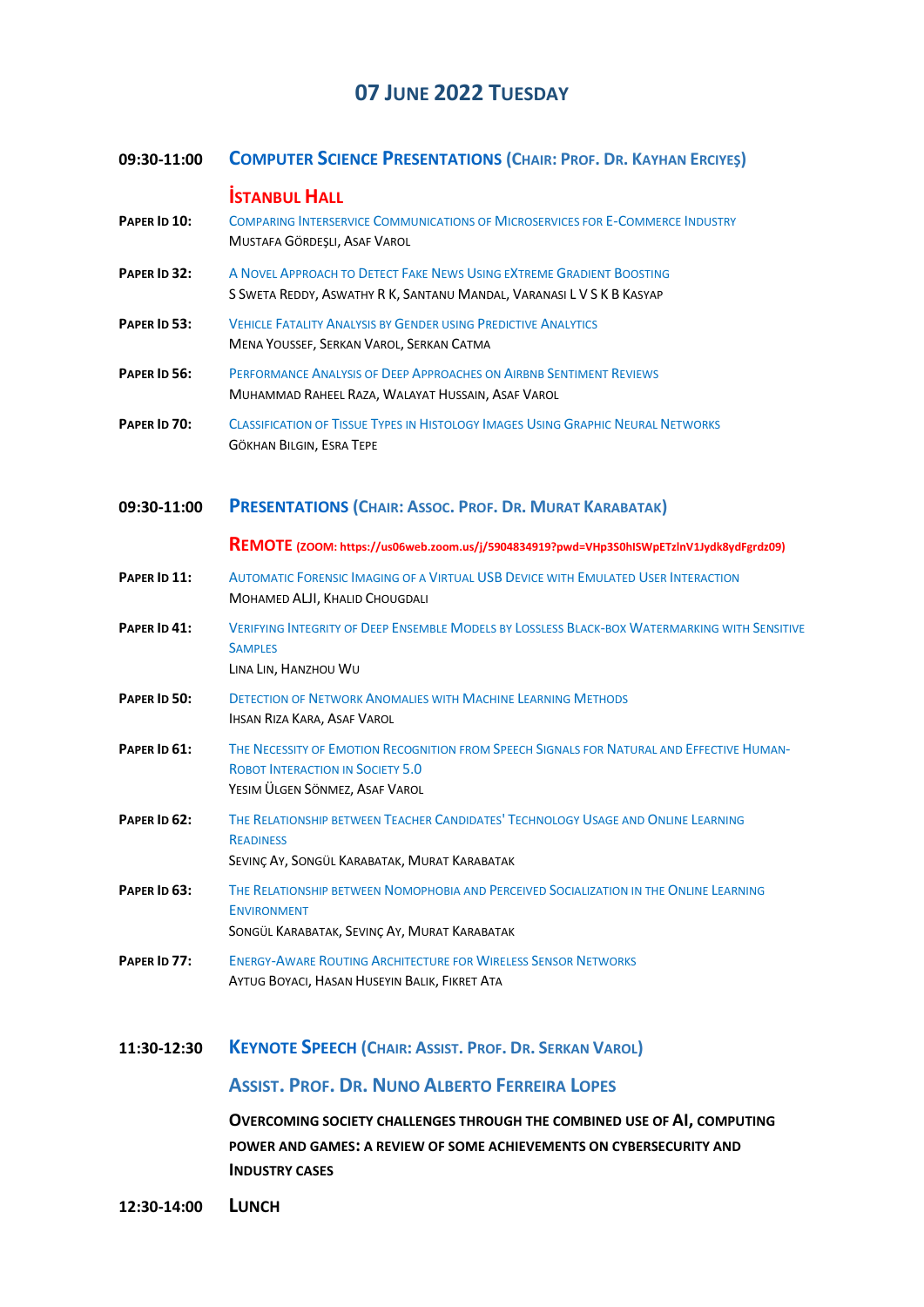#### 14:00-15:30 WAPAIS 2022 P[RESENTATIONS](https://www.youtube.com/channel/UCjBGMWsB2jwZ4qbxNlV98Vg) (ASSIST. PROF. DR. NUNO ALBERTO FERREIRA LOPES)

### **İSTANBUL HALL**

| PAPER ID 52: | NETWORK INTRUSION DETECTION PACKET CLASSIFICATION WITH THE HIKARI-2021 DATASET: A STUDY ON<br><b>ML ALGORITHMS</b><br>RUI FERNANDES, NUNO LOPES                           |
|--------------|---------------------------------------------------------------------------------------------------------------------------------------------------------------------------|
| PAPER ID 65: | AN INTELLIGENT SYSTEM TO DETECT DROWSINESS AT THE WHEEL<br>ANA RITA ANTUNES, MIGUEL V. P. R. MENESES, JOAQUIM GONCALVES, ANA CRISTINA BRAGA                               |
| PAPER ID 66: | CONTEXT-AWARE DATA AUGMENTATION FOR FEEICIENT OBJECT DETECTION BY UAV SURVEILLANCE<br>YURI GORDIENKO, OLEKSANDR ROKOVYI, OLEG ALIENIN AND SERGII STIRENKO                 |
| PAPER ID 69: | <b>HUMAN ACTIVITY RECOGNITION: A REVIEW</b><br>JOÃO PEREIRA, JOAQUIM GONCALVES                                                                                            |
| PAPER ID 71: | <b>PROCESS STANDARDIZATION: THE DRIVING EACTOR FOR BRINGING ARTIFICIAL INTELLIGENCE AND</b><br><b>MANAGEMENT ANALYTICS TO SMES</b><br>JOAQUIM P. SILVA, JOAQUIM GONCALVES |
| PAPER ID 72: | <b>NEW ONLINE REALITY</b><br>NUNO MARTINS, PEDRO COSTA, ALEXANDRE ESTEVES, TOMÁS MARTINS, SUSANA NICOLA, ALBERTO                                                          |

#### **14:00-15:30 P[RESENTATIONS](https://us06web.zoom.us/j/5904834919?pwd=VHp3S0hISWpETzlnV1Jydk8ydFgrdz09) (CHAIR: ASSIST. PROF. DR. EMRE OLCA)**

#### **REMOTE (ZOOM: https://us06web.zoom.us/j/5904834919?pwd=VHp3S0hISWpETzlnV1Jydk8ydFgrdz09)**

- **PAPER ID 17:** PHISHING URL CLASSIFICATION USING EXTRA-TREE AND DNN HABIBA BOUIJIJ, AMINE BERQIA, HAMADOU SALIAH-HASSAN
- **PAPER ID 19:** TRANSFER LEARNING BASED CLASSIFICATION OF PLASMODIUM FALCIPARUM PARASITIC BLOOD SMEAR IMAGES SAI DHEERAJ GUMMADI, ANIRBAN GHOSH, YESWANTH VOOTLA
- **PAPER ID 21:** FUZZY LOGIC-BASED SHIITAKE MUSHROOM FARM CONTROL FOR HARVEST ENHANCEMENT
	- NTIVUGURUZWA JEAN DE LA CROIX, MUKANYILIGIRA DIDACIENNE, SIBOMANA LOUIS
- **PAPER ID 37:** DEEP LEARNING BASED LIGHTWEIGHT MODEL FOR SEIZURE DETECTION USING SPECTROGRAM IMAGES MOHD MAAZ KHAN, IRFAN MABOOD KHAN, OMAR FAROOQ
- **PAPER <b>ID 67:** A NOVEL DEEP FEATURE EXTRACTION ENGINEERING FOR SUBTYPES OF BREAST CANCER DIAGNOSIS: A TRANSFER LEARNING APPROACH BILYAMINU MUHAMMAD, FATIH OZKAYNAK, ASAF VAROL, TÜRKER TUNCER
- **PAPER ID 74:** TEXT CLUSTERING OF COVID-19 VACCINE TWEETS UKWEN DAVID, MURAT KARABATAK
- **PAPER ID 75:** CHEVROCRYPTO SECURITY & CRYPTOGRAPHY BROKER FILIPE ALVES, NUNO MATEUS-COELHO, MANUELA CRUZ-CUNHA
- **15:30-16:00 COFFEE BREAK**
- **16:00-18:00 CYBER SECURITY P[RESENTATIONS](https://us06web.zoom.us/j/5904834919?pwd=VHp3S0hISWpETzlnV1Jydk8ydFgrdz09) (CHAIR: PROF. DR. ÖZAY GÜRTUĞ)**

#### **REMOTE (ZOOM: https://us06web.zoom.us/j/5904834919?pwd=VHp3S0hISWpETzlnV1Jydk8ydFgrdz09)**

- **PAPER ID 07:** PROCEDURAL INFORMATION SECURİTY COUNTERMEASURE AWARENESS AND CYBERSECURITY PROTECTİON MOTIVATION İN ENHANCING EMPLOYEE'S CYBERSECURITY PROTECTIVE BEHAVIOUR NORSHIMA HUMAIDI, SAIF HUSSEIN ABDALLAH ALGHAZO
- **PAPER ID 27:** A DEEP LEARNING-ENHANCED BOTNET DETECTION SYSTEM BASED ON ANDROID MANIFEST TEXT MINING SULEIMAN Y. YERIMA, YIMIN TO